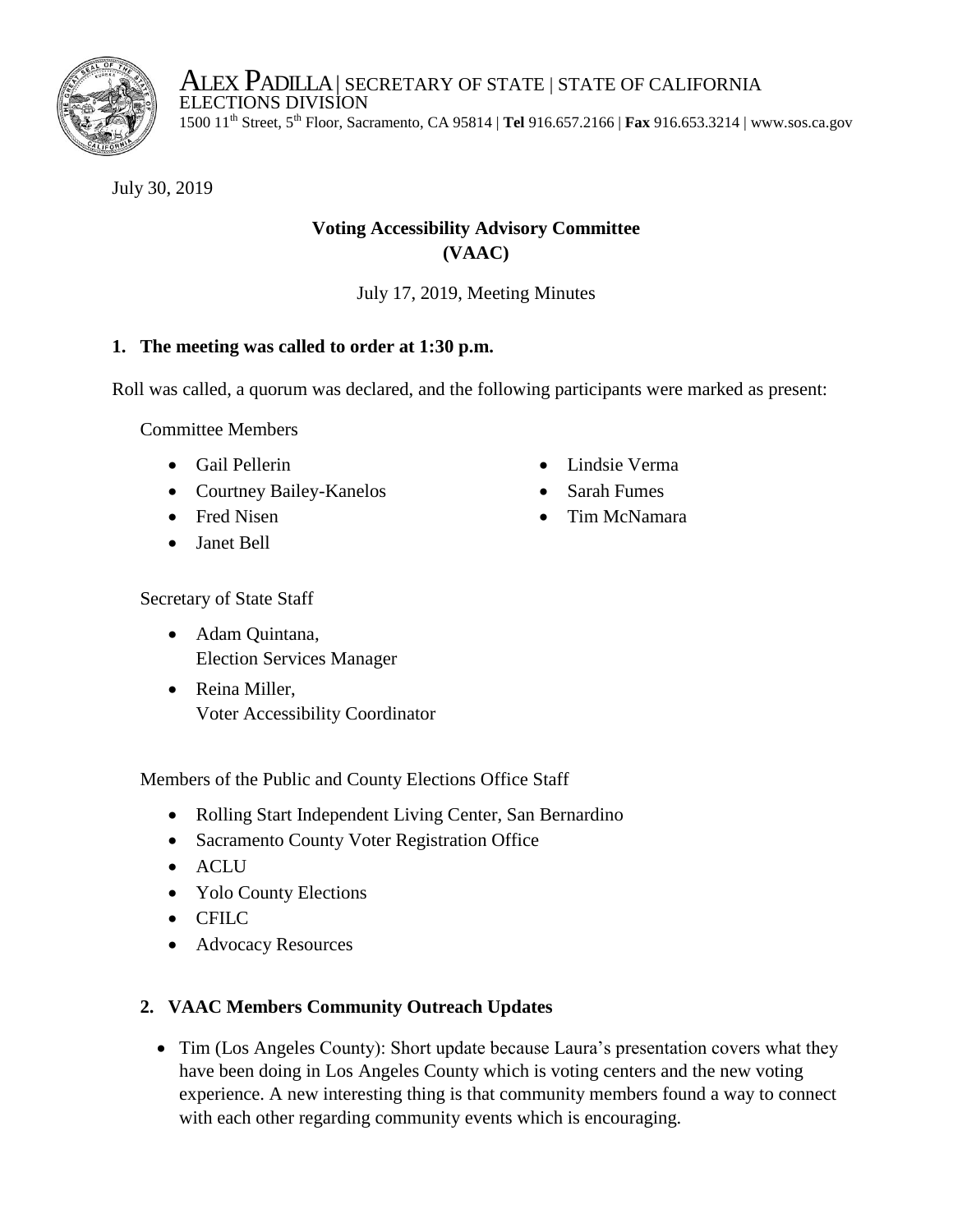- Courtney (Sacramento County): Sacramento is taking the opportunity for people to check their registration status. They have also been doing events for National Disability Voter Registration Week, one being tomorrow at Sac State. They will also be attending a luncheon on Friday for Disabled and Proud.
- Gail (Santa Cruz County): They are looking into changing Voting Accessibility Advisory Committee (VAAC) to Voting and Language Accessibility Advisory Committee (VLAAC), they have issued a press release to get members since a few members resigned. They are getting ahead since they won't be changing to Vote Centers until 2020. They are purchasing a new voting system in 2020, upgrading the Dominion to Democracy.
- Fred (Disability Rights California): Has continued to work with a lot of VCA Counties with transitioning. There are 14 VCA counties for 2020.
- Janet: Will give her update during her presentation.
- (Unknown speaker): Was contacted by Fred during the last meeting and is joining her first VAAC as a member, meeting on August  $1<sup>st</sup>$ . San Mateo County's VAAC is August  $15^{th}$ .
- (Unknown speaker): Moving to San Mateo from Santa Clara and is trying to get on the board of ITD to have more influence over registration. Plans to apply next year to be a vote center worker for San Mateo County.
- Sarah: Is moving back to San Mateo and is working with the VAAC there. Would like to be a vote center worker for the March election.

# **3. Los Angeles County's Voting Systems Assessment Project (VSAP) Presentation**

Laura Herrera (Presenter): PowerPoint - [VSAP Presentation PowerPoint.](file://SOSFPS3/Elections/Projects/VAAC/VAAC%202019/Agenda/7-17-19%20Agenda%20%5bCCROV%5d%20and%20Handouts/VSAP%20Presentation%20for%20CA%20State%20VAAC-%20FINAL%207-17-19%20with%20YouTube%20Links.pdf)

- Los Angeles County is one of the largest voting jurisdictions in the state, when creating the system they really wanted to design something that would meet the needs of all voters in the county.
- They needed to make sure that what they were making was a convenient, accessible, and secure way to cast ballots.
- When they established VSAP they wanted to make sure they invited many different voices so they had two committees. They partnered with people who could really help with accessibility.
- Device is a stand-alone device that is not connected to the internet or a network.
- Device is touch screen.
- The voter is the sole person who verifies and deposits the ballot in the ballot box.
- E-Poll gives voters the ability to go to any vote center. This will be used by election staff to check in any voter. This way they don't have to vote provisionally.

Questions:

- What is the size of the voting device? Regular size.
- Can non-county residents go to the demos? Yes.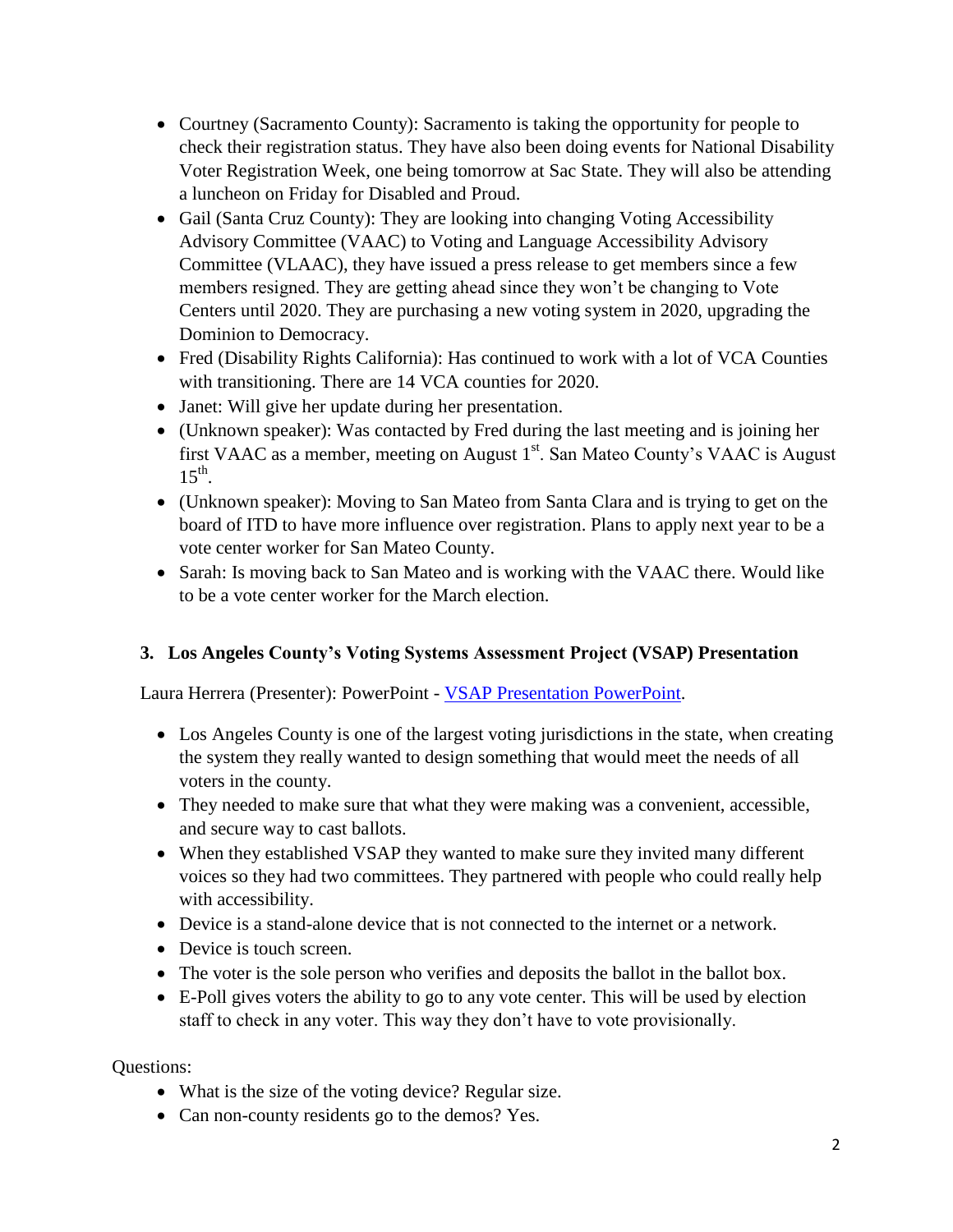### **4. Deaf/Hard of Hearing Recommendations Presentation**

Janet Bell (Presenter):

- When she joined this VAAC she took on the project of a particular deaf and hard of hearing community to try and get feedback from the community, which she found hard to do. She has reached out to many groups and people with very little response.
- The ones who she was able to get feedback from showed consistency in their answer to help have better access to voting. There are three common misconceptions that this community addressed:
	- 1. Everyone who is deaf reads English well. This is false, many have difficulty reading. They rely on ASL. They expressed a desire to see ASL as a language option on the Voter Registration Card (VRC).
	- 2. All signers are created equal. Different signers come with different certification; they comment that when using a signer they really need to be certified in legal terminology or else the signing will be insufficient. They have really liked the SOS proposition videos and would like videos of other things such as local elections.
	- 3. This community really relies on their deaf community to get any information so although information may be on county websites, they would really like it to be distributed to the places that they frequent in their community.

Comments:

- Courtney asked: besides adding ASL to the form, what else would they like besides materials? For example, would they want staff available on Election Day that are fluent in ASL?
	- o Janet responded: Although they know that by law they can request a signer, they rarely request one.
- Veronica asked: Can the organizations that work closely with these communities help counties get this done?
	- o Janet responded: The issue she's having with these organizations is that they are not very responsive. Maybe if counties could have their outreach team physically go into these locations, they may get more of a response.
	- o Christine commented: A lot of the TTY are old fashion so the best thing to do is rely on 711 to translate for you. Also, texting and emailing is easier for them.
	- o Adam commented: One of the efforts SOS is doing is producing more ASL videos.
	- o Sarah commented: Glad to see CFILC here so they can partner with county VAAC's since they already have connections with these organizations.

# **SOS Updates (Adam Quintana):**